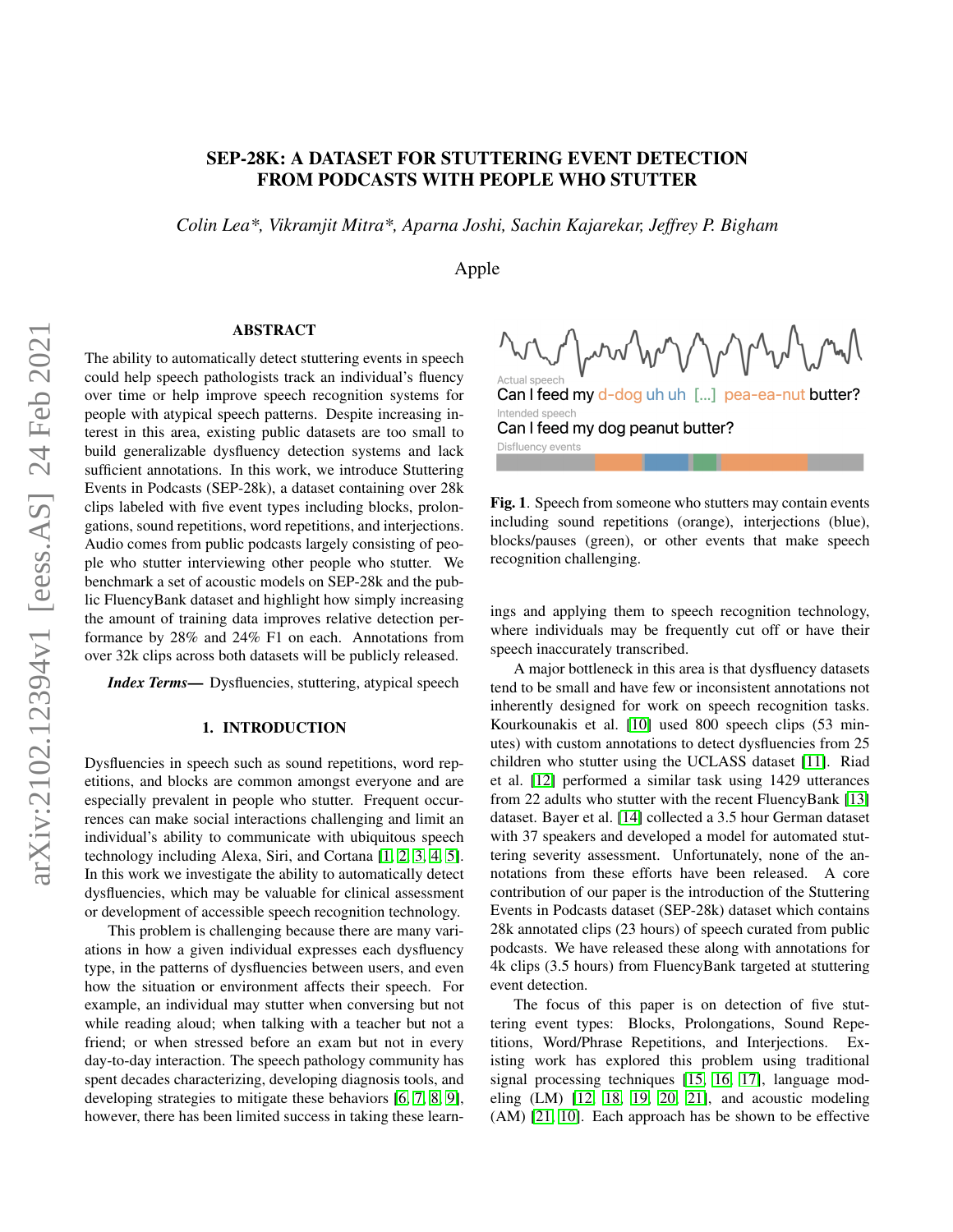| <b>Stuttering Labels</b>    | <b>Definition</b>                                      | SEP-28k  | <b>FluencyBank</b> |
|-----------------------------|--------------------------------------------------------|----------|--------------------|
| <b>Block</b>                | Gasps for air or stuttered pauses                      | $12.0\%$ | $10.3\%$           |
| Prolongation                | Elongated syllable "M[mmm]ommy"                        | $10.0\%$ | $8.1\%$            |
| Sound Repetition            | Repeated syllables "I [pr-pr-pr-]prepared dinner"      | 8.3%     | $13.3\%$           |
| Word/Phrase Repetition      | "I made [made] dinner"                                 | $9.8\%$  | $10.4\%$           |
| No dysfluencies             | Affirmation that there are no discernable dysfluencies | 56.9%    | 54.1%              |
| Interjection                | Filler words e.g., "um," "uh," & "you know"            | 21.2%    | 27.3%              |
| <b>Non-dysfluent Labels</b> |                                                        |          |                    |
| Natural pause               | A pause in speech (not as part of a stutter event)     | 8.5%     | $2.7\%$            |
| Unintelligible              | It is difficult to understand the speech               | 3.7%     | 3.0%               |
| Unsure                      | An annotator was unsure of their response              | $0.1\%$  | $0.4\%$            |
| No Speech                   | The clip is silent or only contains background noise   | $1.1\%$  |                    |
| Poor Audio Quality          | There are microphone or other quality issues           | $2.1\%$  |                    |
| Music                       | Music is playing in the background                     | $1.1\%$  |                    |

<span id="page-1-0"></span>Table 1. Distribution of annotations in each dataset where at least two of three annotators applied a given label.

at identifying one or two event types typically on data from a small number of users. Prolongations, or extended sounds, have been detected using short-window autocorrelations [\[16\]](#page-4-15) and low-level acoustic models [\[10\]](#page-4-9). Word/phrase repetitions, if they are well articulated, are easily detected using LMbased approaches [\[19\]](#page-4-18), with the caveat that single-syllable words such as in the phrase "I-I-I am" will often be smoothed into "I am" due to the underlying acoustic model and phrases like "I am [am]" may be pruned because the LM has never seen the word "am" repeated before. This is fine for speech recognition but bad for stuttering event analysis. Arjun et al. [\[16\]](#page-4-15) addressed this repetition problem by segmenting pairs of subsequent words and analyzing correlations in their spectral features. Interjections, including "um", "uh", "you know" and other filler words, are perhaps the easiest type to recognize with a language model if well articulated. Blocks, or gasps/pauses typically within or between words, are difficult to detect because the gasp for breath or pause is often inaudible. Sound repetitions are also challenging because syllables may vary in duration, count, style, and articulation (e.g.,"[moh-muh-mm]-ommy").

Efforts in HCI have sought out an understanding of speech recognition needs for users with speech impairments, which is critical for framing problems like ours [\[1,](#page-4-0) [2,](#page-4-1) [22\]](#page-4-21).

# 2. DATA

#### 2.1. Stuttering Events in Podcasts (SEP-28k)

We manually curated a set of podcasts, many of which contain speech from people who stutter talking with other people who stutter, using a two step process. Shows were initial selected by searching metadata from a podcast search engine with terms related to dysfluencies such as *stutter*, *speech disorder*, and *stammer*. This resulted in approximately 40 shows and 100s of hours of audio. Many of these were about speech disorders but did not contain high rates of speech from people who stutter. After culling down the data we extracted clips from 385 episodes across 8 shows. Specific show names and links to each episode can be found in the dataset respository.

We extracted 40−250 segments per episode for a total of 28,177 clips. Dysfluency events are more likely to occur soon before, during, or after a pause so we used a voice activity detector to extract 3-second intervals near pauses. We varied where we sampled each interval with respect to a breakpoint to capture a more representative set of dysfluencies.

### 2.2. FluencyBank

We used all of the FluencyBank [\[13\]](#page-4-12) interview data which contains recordings from 32 adults who stutter. As with Riad et al. [\[12\]](#page-4-11) we found the temporal alignment for some transcriptions and dysfluency annotations provided were inaccurate, so we ignored these and used the same process as SEP-28k to annotate 4,144 clips (3.5 hours).

### 2.3. Annotations

Annotating stuttering data is difficult because of ambiguity in what constitutes stuttering for a given individual. Repetitions, for example, can occur during stuttering events or when an individual wants to emphasize a word or phrase. Speech may be unintelligible which makes it challenging to identify how a word was stuttered. We annotated our data using a variant of time-interval based assessment [\[8\]](#page-4-7) in which audio recordings are broken into 3 second clips and annotated with binary labels as defined in Table [1.](#page-1-0) A clip may contain multiple stuttering event types along with non-dysfluency labels such as *natural pause* and *unintelligible speech*. SEP-28k was also annotated with: *no speech*, *poor audio quality*, and *music* to identify issues specific to this medium.

Clips were annotated by at least three people who received training via written descriptions, examples, and audio clips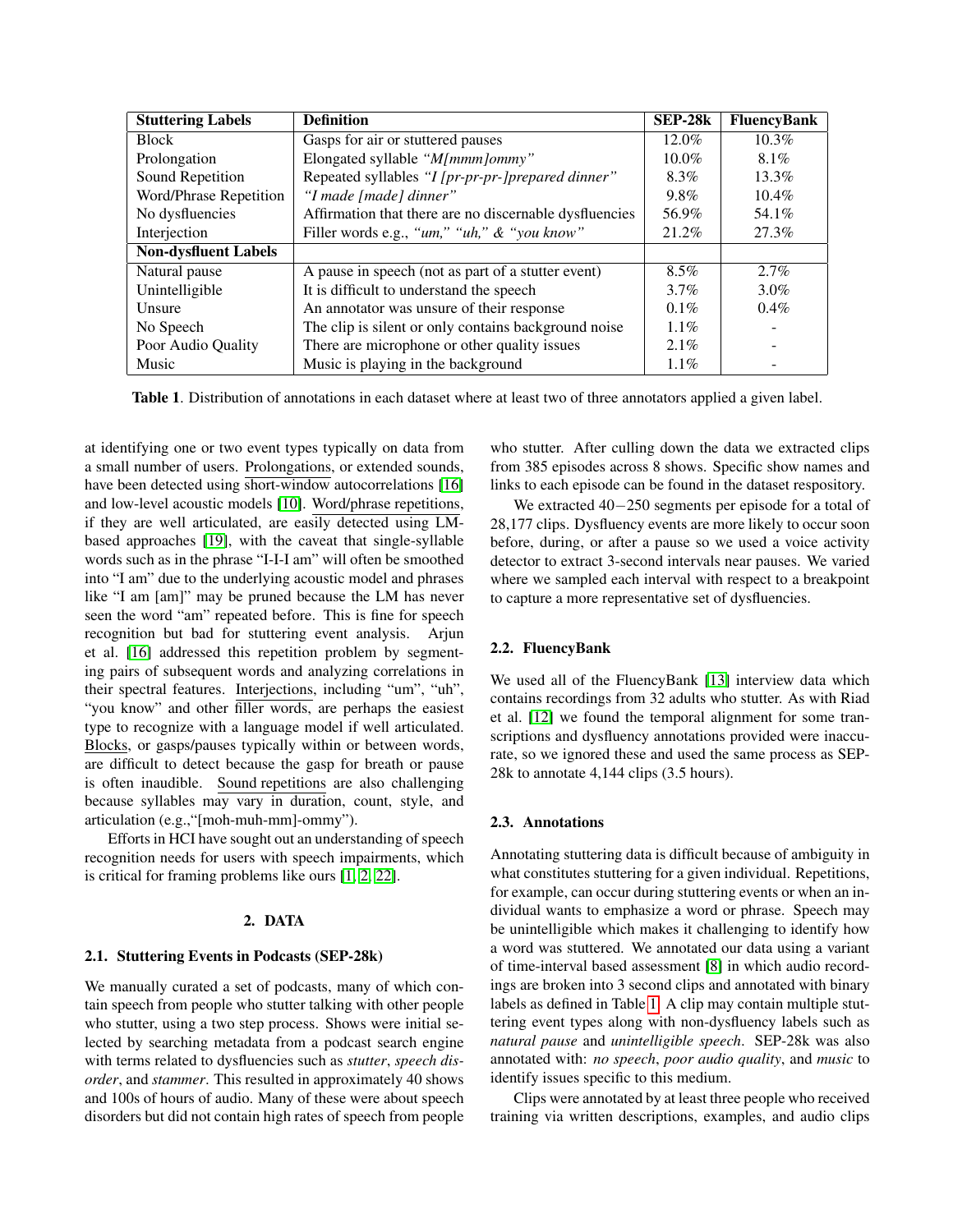on how to best identify each dysfluency but were not clinicians. We measured Fleiss Kappa inter-annotator agreement and found word repetitions, interjections, sound repetitions, and no dysfluencies were more consistent (0.62, 0.57, 0.40, 0.39) and blocks and prolongations had only fair or slight agreement (0.25, 0.11). Blocks can be difficult to assess from audio alone; clinicians often rely on physical signs of grasping for air when making this assessment. As such, results when using the block labels should be more speculative.

#### 2.4. Evaluation & Metrics

We use F1 score and Equal Error Rate to evaluate dysfluency detection where each annotation constitutes a binary label. F1 is the harmonic mean of precision  $(P)$  and recall  $(R)$ :  $F1 = 2 \frac{P \cdot R}{P + R}$ . Equal Error Rate (EER) is the point in the Receiver Operating Characteristic (ROC) curve where the false acceptance rate is equal to the false rejection rate and reflects how well the two classes are separated. The lower the EER, the better the performance of the model. We report results for each label individually and as a combined "Any" label which includes all five stutter types.

SEP-28k is partitioned into three splits containing 25k samples for training, 2k for validation, and 1k for testing. FluencyBank is partitioned across the 32 individuals in the dataset: 26 individuals (∼3.6k clips) for training, 3 (∼500 clips) for validation, and 3 (∼500 clips) for testing. We encourage others to explore alternative splits to tease out differences between speakers, podcasts, or other analyses.

#### 3. METHODS

Our approach takes an audio clip, extracts acoustic features per-frame, applies a temporal model, and outputs a single set of clip-level dysfluency labels. We investigated baselines that are inspired by the dysfluency model in [\[10\]](#page-4-9) and alternative input features, model architectures, and loss functions.

# 3.1. Acoustic Features

Our baseline input is a set of 40 dimensional mel-filterbank energy features  $(M_{FB})$ . We use frequency cut-offs at 0  $hz$ and 8000  $hz$ , a 25 ms window, and a sample rate of 100  $hz$ . We compare with three additional feature types:

- $F_0$  (3 dim): pitch, pitch-delta and voicing features;
- $A_{TV}$  (8 dim): articulatory features in the form of vocaltract  $(TV)$  constriction variables [\[23\]](#page-4-22). These define degree and location of constriction actions within the human vocal tract [\[23,](#page-4-22) [24\]](#page-4-23) as implemented in [\[25\]](#page-4-24);
- $F_{Phone}$  (41 dim): phoneme probabilities extracted from an acoustic model trained on LibriSpeech [\[26\]](#page-4-25) using a Time-depth Separable CNN architecture [\[27\]](#page-4-26).

Pitch, voicing, and articulatory features encode voice quality and often change across dysfluency events. We hypothesize



<span id="page-2-0"></span>Fig. 2. Multi-feature acoustic stutter detection model

these may improve detection of blocks or gasps. Phoneme probabilities may make it easier to identify sound repetitions where the same phoneme fires multiple times in a row.

# 3.2. Model Architectures

The baseline stutter detection model consists of a single-layer LSTM network and an improved model adds convolutional layers per-feature type and learns how the features should be weighted, as shown in Figure [2.](#page-2-0) We refer to the latter as ConvLSTM. Feature maps from the convolution layer are combined after batch normalization and fed to the LSTM layer. The temporal convolution size for  $M_{FB}$  feature was set to 3 frames and for the remaining features were set to 5 frames. We use unidirectional recurrent networks where the final state is fed into the per-clip classifier. Both models have two output branches: a fluent/dysfluent prediction and a soft prediction for each of the five event types.

# 3.3. Loss functions

The baseline model has a single cross-entropy loss term. Our improved models are trained with a multi-task objective where the fluent/dysfluent branch has a weighted crossentropy term with focal loss [\[28\]](#page-4-27) and the per-dysfluency branch has a concordance correlation coefficient (CCC) loss using the inter-annotator agreement for each clip.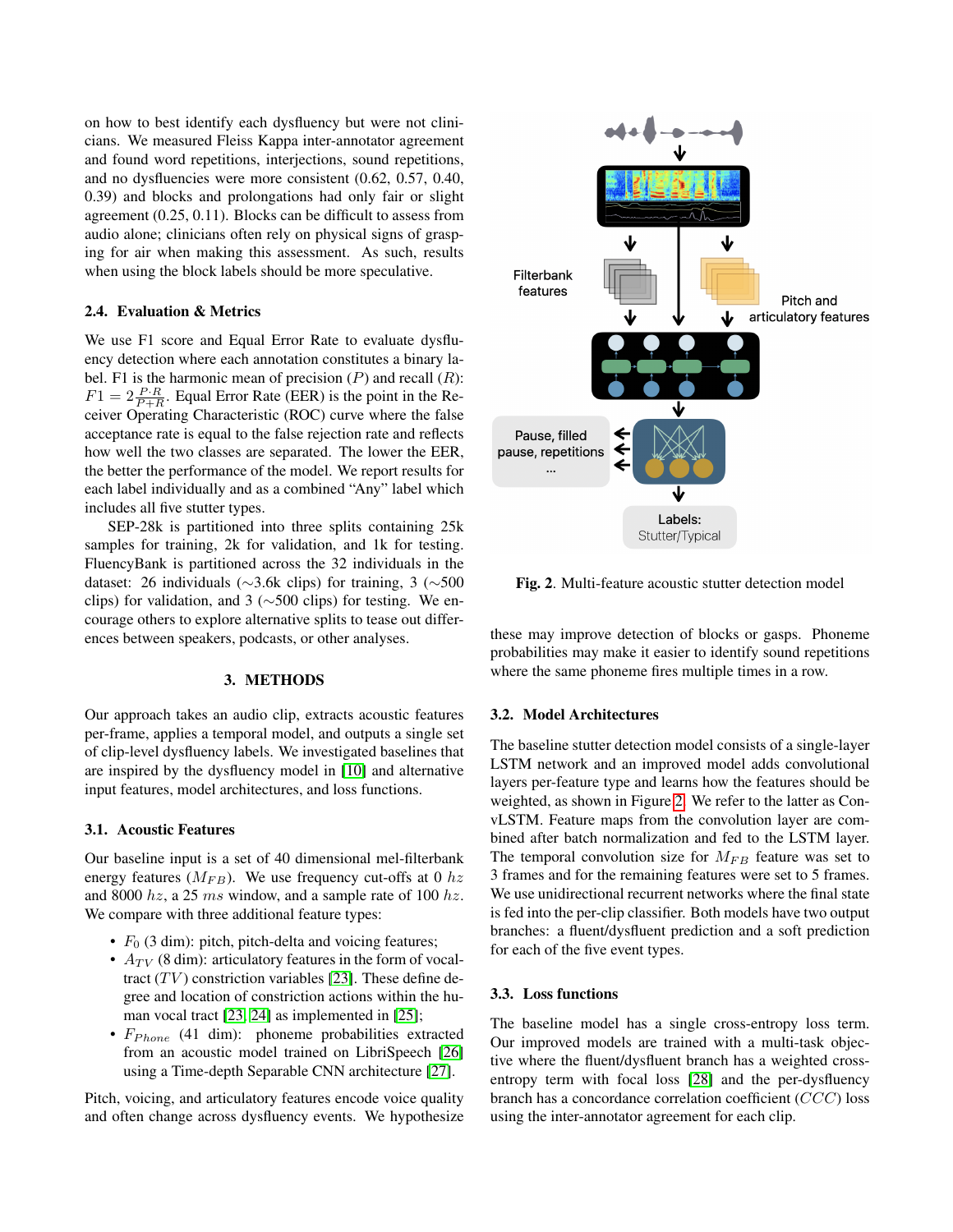|                                 | $WA \uparrow$ | $F1 \uparrow$ | $EER \downarrow$ |
|---------------------------------|---------------|---------------|------------------|
| <b>Baseline</b> (LSTM, XEnt)    |               |               |                  |
| $F_{Phone}$                     | 74.6          | 74.8          | 24.7             |
| $M_{FR}$                        | 77.7          | 75.8          | 23.8             |
| $M_{FB}+F_0$                    | 81.6          | 81.8          | 18.0             |
| $M_{FB}+F_0+A_{TV}$             | 81.8          | 80.1          | 19.0             |
| <b>Improved</b> (ConvLSTM, CCC) |               |               |                  |
| $F_{Phone}$                     | 80.8          | 80.2          | 17.1             |
| $M_{FR}$                        | 83.0          | 81.9          | 16.1             |
| $M_{FB}+F_0$                    | 83.4          | 82.7          | 16.9             |
| $M_{FB}+F_0+A_{TV}$             | 83.6          | 83.6          | 16.9             |

<span id="page-3-0"></span>Table 2. Weighted Accuracy (WA), F1-score and Equal Errors Rate (EER) from each model on FluencyBank (eval).

Models were trained with a mini-batch size of 256, using the Adam optimizer, with an initial learning rate of 0.01. Early stopping was used based on cross-validation error. Networks had 64 neurons in recurrent and embedding layers.

# 4. EXPERIMENTS & ANALYSIS

### 4.1. Model Design

Table [2](#page-3-0) compares performance across features and architectures types. Spectral features with pitch generally perform well and when using the improved model achieve best performance when adding articulatory signals. This improvement matches our intuition that variation in intonation and articulation coincides with dysfluent speech. The phoneme-based models perform worst, despite their ability to extract features one might think would be useful for sound repetitions. The ConvLSTM and CCC loss moderately improve F1, likely because this loss explicitly encodes uncertainty in annotators.

Table [3](#page-3-1) shows performance per-dysfluency type. Performance is worse for Blocks and Word Repetitions. These dysfluencies tend to last longer in time and have more variation in expression, which may contribute to the lower performance. Interjections and prolongations tend to have less variability and are easier to detect. SEP-28k performance is consistently worse than FluencyBank, likely given the larger variety of individuals and speaking styles.

### 4.2. Data Quantity & Type

The central hypothesis for this work was that existing datasets are too small and contain too few participants for training effective dysfluency detection models. This is corroborated by results in Figure [3](#page-3-2) which shows performance on SEP-28k and FluencyBank while training on different subsets. In the best case, there is a 24% relative F1 improvement in FluencyBank when training on all 25k SEP training samples compared to the 3k FluencyBank set. Even using only 5k SEP clips already performs FluencyBank performance by 16% F1. This could

<span id="page-3-1"></span>Table 3. F1 score per dysfluency type with a baseline LSTM model (XEnt loss) trained using single- or multi-task learning (STL, MTL) and the Improved ConvLSTM model (CCC loss). Bl=Block, Pro=Prolongation, Snd=Sound Repetition, Wd=Word Repetition, Int=Interjection

| <b>SEP-28k</b>     | Bl   | Pro  | Snd  | Wd   | Int  | Any  |
|--------------------|------|------|------|------|------|------|
| Random             | 13.7 | 12.8 | 9.5  | 4.3  | 13.6 | 46.0 |
| Baseline (STL)     | 54.9 | 65.4 | 57.2 | 60.7 | 64.9 | 61.5 |
| Baseline (MTL)     | 56.4 | 65.1 | 60.5 | 56.2 | 69.5 | 64.5 |
| Improved           | 55.9 | 68.5 | 63.2 | 60.4 | 71.3 | 66.8 |
| <b>FluencyBank</b> | BI   | Pro  | Snd  | Wd   | Int  | Any  |
| Random             | 12.9 | 10.7 | 28.2 | 10.3 | 31.7 | 31.7 |
| Baseline (STL)     | 58.6 | 63.2 | 60.8 | 61.8 | 57.2 | 73.2 |
| Baseline (MTL)     | 54.6 | 67.6 | 74.2 | 55.8 | 75.0 | 74.8 |
| Improved           | 56.8 | 67.9 | 74.3 | 59.3 | 82.6 | 80.8 |



<span id="page-3-2"></span>Fig. 3. Test performance when training models only on Flu-

**Training Data Subsets** 

encyBank clips or subsets of clips from SEP-28k.

be because there are a larger number of users in the dataset and the data contains more variability in speaking styles. As expected, performance on SEP-28k is worst when training on FluencyBank and increases with larger numbers of training samples.

#### 5. CONCLUSION

We introduced SEP-28, which contains over an order of magnitude more annotations than existing public datasets and added new annotations to FluencyBank. These annotations can be used for many tasks so we encourage others to explore the data, labels, and splits in ways beyond what was is described here. Future work should explore alternative approaches, e.g., using language models, which may improve performance for some dysfluency types that are more difficult to detect. Lastly, while dysfluencies are most common in those who stutter, future work should address how they can be detected from people with other speech disorders, such as dysarthria, which may be characterized differently.

Acknowledgment: Thanks to Lauren Tooley for countless discussions on the clinical aspects of stuttering.